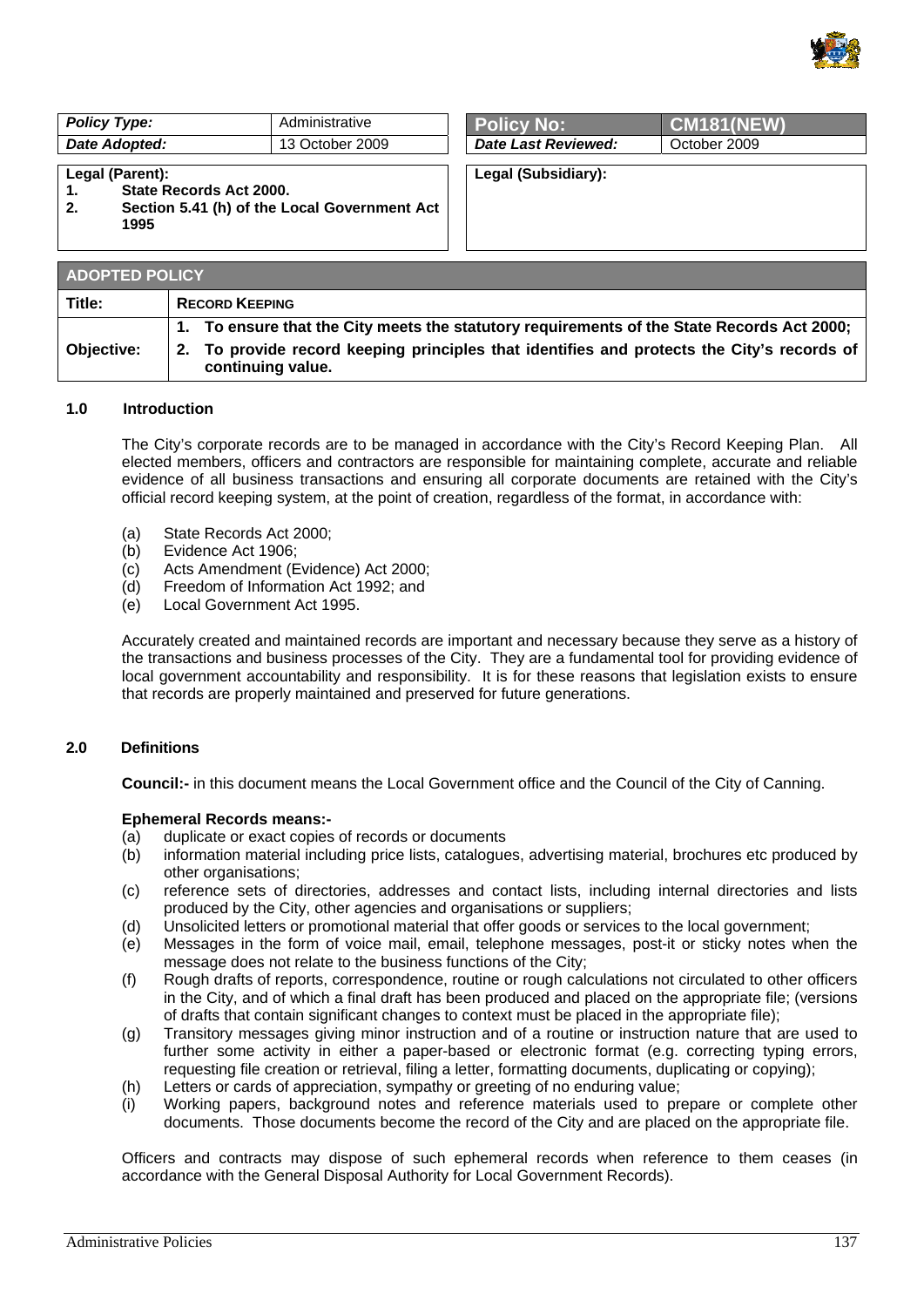

### **Government organisation employee means:-**

- (d) a person who, whether or not an employee, alone or with others governs, controls or manages a government organisation;
- (e) a person who, under the *Public Sector Management Act 1994*, is a public service officer of a government organisation; or
- (f) a person who is engaged by a government organisation, whether under a contract for services or otherwise,

and includes, in the case of a government organisation referred to in item 5 or 6 of Schedule 1, a ministerial officer, (as defined in the *Public Sector Management Act 1994)* assisting the organisation, *(State Records Act 2000).*

Government Record:- is a record created or received by or for a government organisation or a government organisation employee or contractor in the course of the work for the organization *(State Records Act 2000);*

**Local Government Office means:-** the civic and administration office of the City of Canning;

**Records-** means any record of information however recorded and includes:-

- (g) any thing on which there is writing or Braille;
- (h) a map, plan, diagram or graph;
- (i) a drawing, pictorial or graphic work, or photograph;
- (j) any thing on which there are figures, marks, perforations, symbols, having a meaning for persons qualified to interpret them;
- (k) anything for which images, sounds or writings can be reproduced with or without the aid of anything else; and
- (l) any thing on which information has been stored or recorded either mechanically, magnetically or electronically. *(State Records Act 2000);*

**State Archive:-** is a State record that is to be retained permanently. *(State Records Act 2000)* 

# **3.0 Positional Roles and Responsibilities**

3.1 Chief Executive Officer

The Chief Executive Officer is to ensure that an organisational system for the capture and management of records is established that is compliant with legislative requirements and best practice standards;

3.2 Executive and Managers

All Executive and managers are to ensure record keeping policy and procedures are known and adhered to in their area of responsibility;

3.3 Record Services

The Records Services team is to develop, maintain, monitor, promote and support an organisational system for the capture and management of records that is compliant with legislative requirements and best practice standards.

3.4 City Officers

All City officers (including contractors) are to create, collect and retain records relating to the business activities they perform. They are to identify significant and ephemeral records, ensure significant records are captured into the record keeping system and that all records are handled in a manner commensurate with legislation and the City's policies and procedures relating to record keeping.

## **4.0 Creation**

All officers and contracts shall create full and accurate records, in the appropriate format, that properly and adequately record the performance of the City's business decisions and transactions to meet all legislative, business, administrative, financial, evidential and historical requirements.